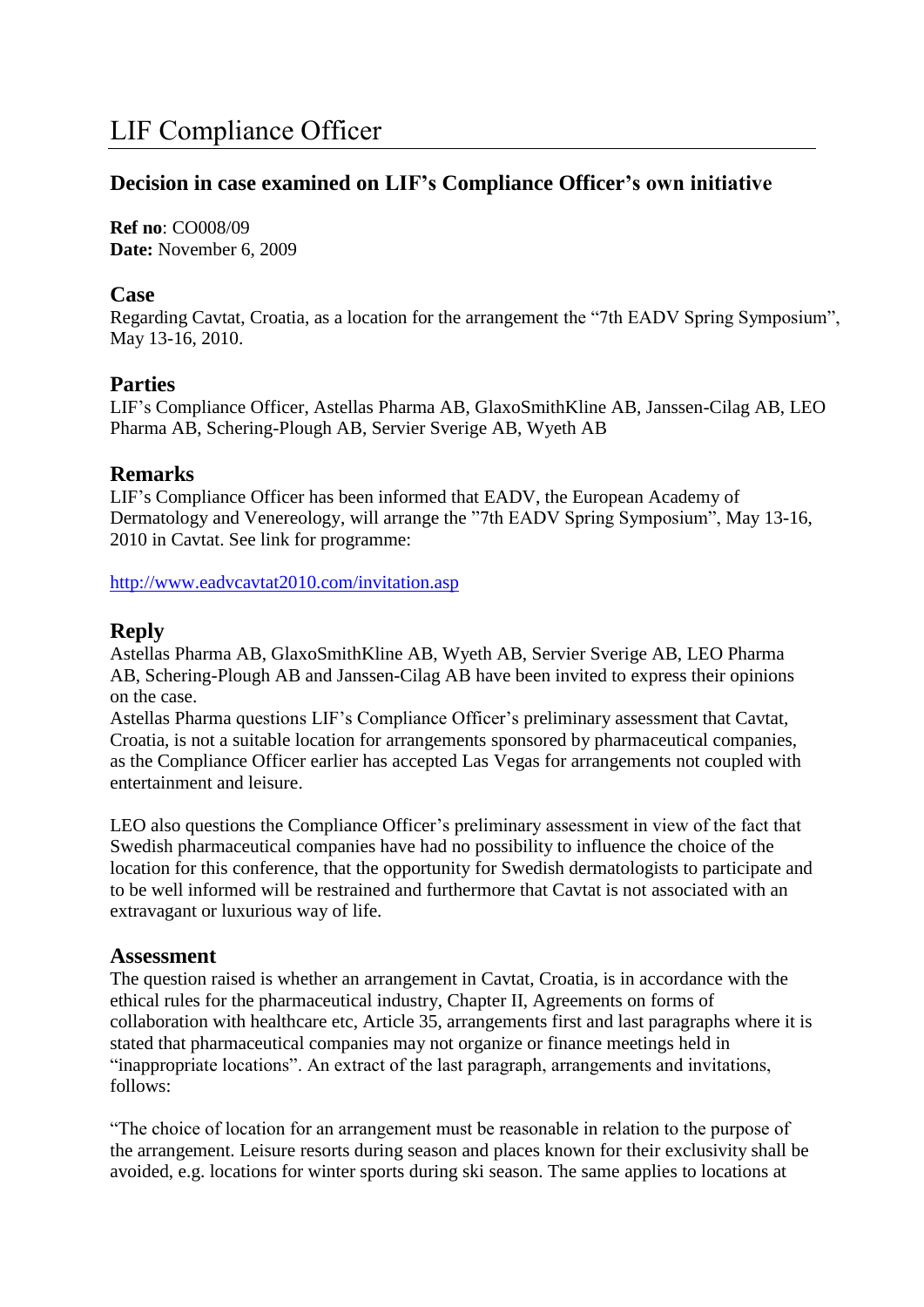which major international events are being staged at the same time as or in connection with the arrangement, e.g. motor and golf competitions. Neither should companies contribute financially to arrangements, that are located in such places. LIF's Compliance Officer decides whether a location is acceptable or not. A decision made by the Compliance Officer can be appealed."

Cavtat is a small town with approx. 2 000 inhabitants, situated on the coast in the southern part of Croatia. The Croatic coast is a well-known destination for Swedish tourists. In Cavtat there are stately palaces, luxurious hotels, beautiful beaches and bays. In the middle of May, the temperature is around 20°C. The "7th EADV Spring Symposium", May 13-16, 2010, is a European conference aimed at dermatology and venereology specialists. The Compliance Officer assesses that for Swedes, the tourist season on the Croatic coast-line has already started by the middle of May. This is confirmed by the fact that from the middle of May, Swedish charter companies launch the tourist season in this part of Croatia. The requirements in Article 35 are valid for all conferences sponsored by pharmaceutical companies, whether the companies can influence the choice of location or not.

The location of Las Vegas was accepted for the "American Academy of Orthopaedic Surgeons' 2009 Annual Meeting", February 25-28, 2009, since the number of participants in this congress exceeded 20 000. For such an arrangement, only a limited number of locations was possible. (logistical reasons, CO009/08). However, no logistical reasons why this arrangement has been located to the tourist resort Cavtat have been presented.

Therefore, LIF's Compliance Officer assesses that, if sponsored by pharmaceutical companies, Cavtat, Croatia, is not an appropriate location for the arrangement of the "7th EADV Spring Symposium", May 13-16, 2010.

As a result of this, companies may not finance or sponsor the participation of healthcare personnel in the "7th EADV Spring Symposium", May 13-16, 2010 in Cavtat, Croatia.

#### **Decision**

LIF's Compliance Officer concludes that Cavtat, Croatia, is not an appropriate location for an arrangement and is in opposition to the ethical rules for the pharmaceutical industry, Chapter II, Agreements on forms of collaboration with healthcare etc, Article 35, Arrangements.

\_\_\_\_\_\_\_\_\_\_\_\_\_\_\_\_\_\_\_\_\_\_\_\_\_

Yours faithfully,

Pär Tellner Compliance Officer, MSc Pharm The Swedish Association of the Pharmaceutical Industry AB Box 17608, SE-118 92 Stockholm Tel: +46 8 462 37 36, Mobile: +46 70 83 087 88 Fax: + 46 8 462 02 92 E-mail: par.tellner@lif.se